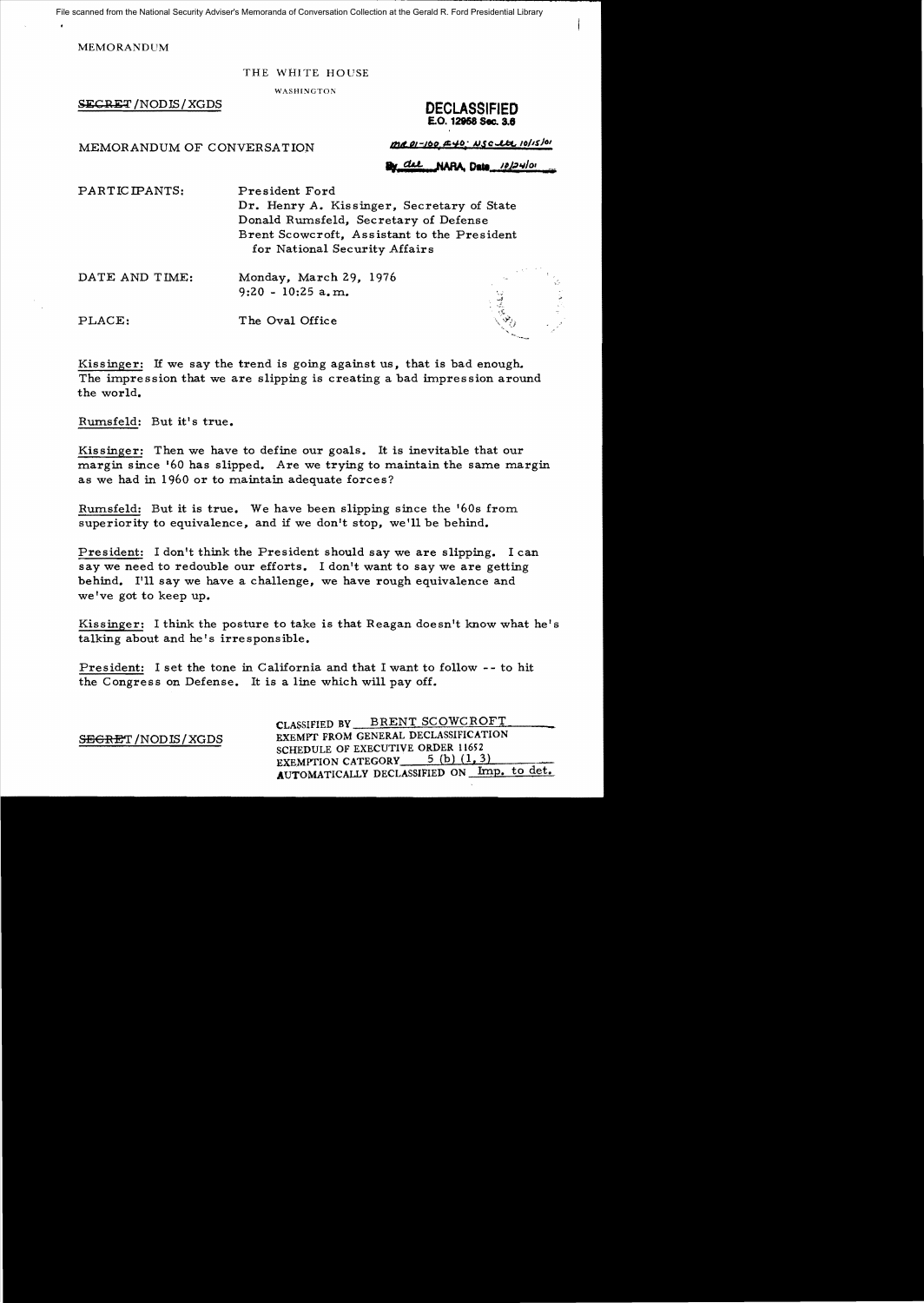#### $SEGREF/NODIS/XGDS$  2.

Kissinger: If the Cubans pull off another military adventure in Africa, no matter how just the cause, it will be perceived as such a power shift -- that will really do it.

President: I notice that Kaunda denied permission for the Cubans to cross to Mozambique.

Rumsfeld: I think we will kill ourselves if we make threats and the Congress passes a resolution forbidding any action.

President: I don't think we should say what we will do, but I think we should be prepared to take affirmative action. I don't want the Communists to get the idea that we would not take drastic action.

Rumsfeld: I tried to follow your line yesterday, but I am Secretary of Defense and all these stories of invasion coming out of State  $\dots$ 

Kissinger: Nothing is coming out of State.

[Small argument]

Rumsfeld: But we aren't considering the Soviet Union or anything but military action.

Scowcroft: That is not so. All types of things are being looked at and I will ensure that the Soviet angle is looked at.

Kissinger: Here is what is going on in Lebanon.

[Describes the situation]

[Discussion of the options]

Scranton is doing a fine job. There were a couple of points in his speech, but they were our fault, not his.

Rumsfeld: May I talk about France? Some time back we started talking to them about wartime LOCs. We now have an agreement ready to be signed. It is no big problem but it raises a major point. The  $U.S.$ military want the closest cooperation in case there is a war. That is understandable. But to the extent they have a free lunch, there is a disincentive for closer French cooperation with NATO. It puts arguments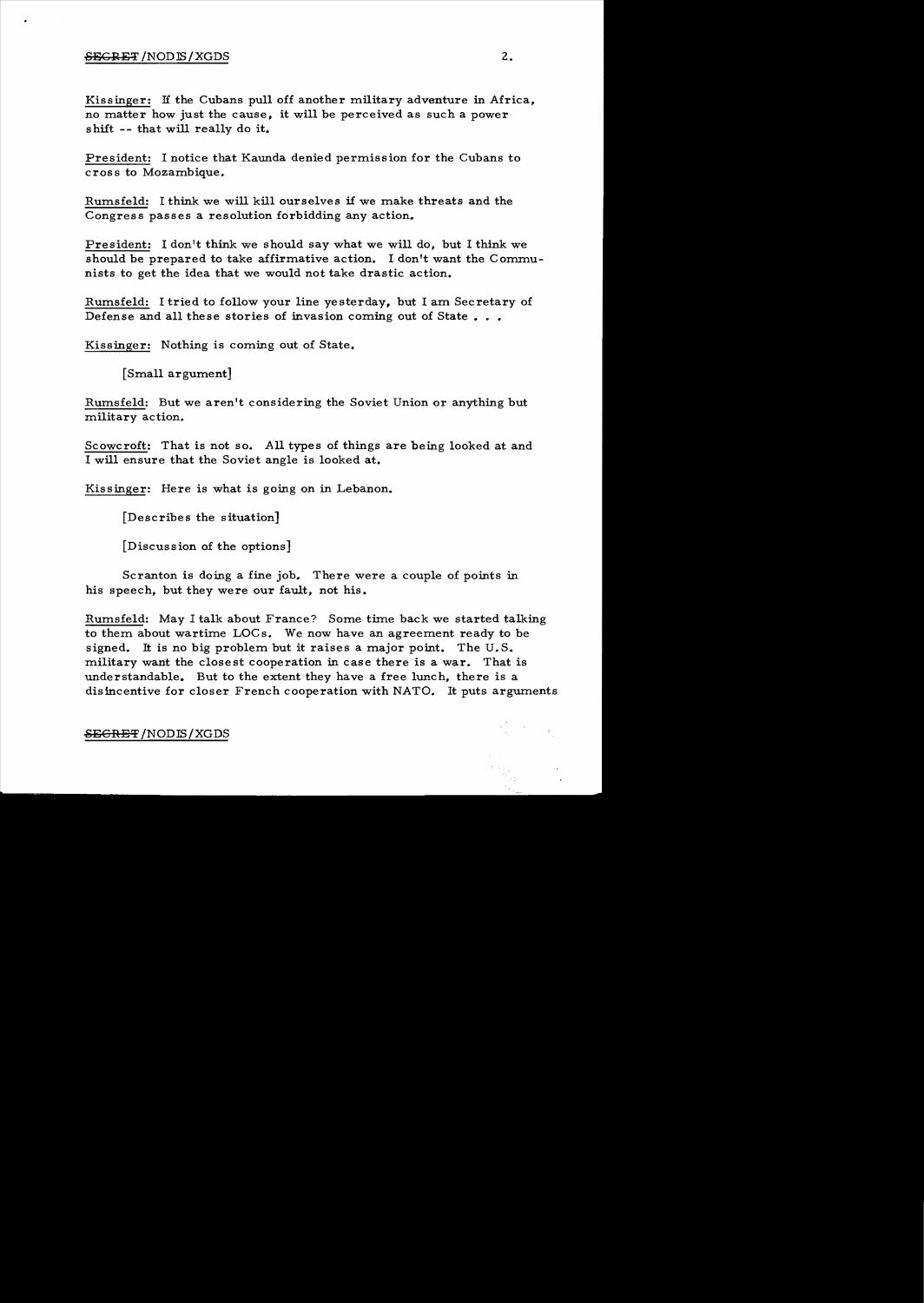### $SECREF/NODIS/XGDS$  3.

into the hands of the Gaullists - - they get all the benefits and not the burden. It could be an incentive for others to want the same kind of arrangement. I think the Gaullists are in some trouble in France and I suspect that moving in this direction eases the pressure on them. I think we have to sign this, but I wonder if we shouldn't slow down and not let them have everything.

Kissinger: Giscard is very much a minority President. Mitterand has been organizing very cleverly. If he came to power, he certainly wouldn't return to NATO. Chirac wouldn't either.

Rumsfeld: I would just say maybe we should slow down a bit.

Kissinger: I think we should do it case by case.

Rumsfeld: Orders to Defense in a crisis.



## SEGRET/NODIS/XGDS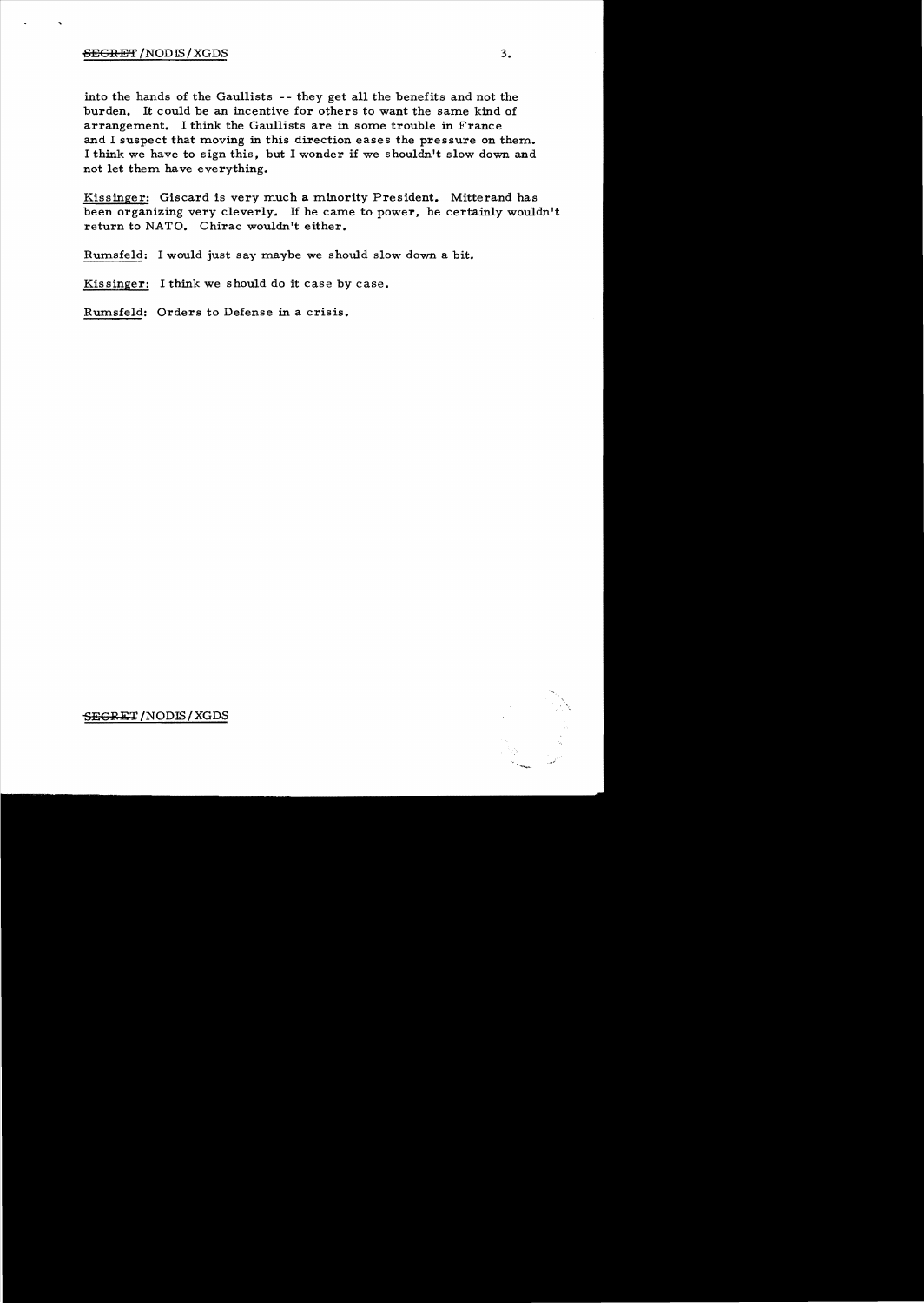$\sqrt{P/K/R}$  120-10.25 and  $272$ nan  $26$ 

 $\mathbb{R}^3 \subset \mathbb{R}^3$ 

K of un son a troub is join again that R Its true. L' SI There are have & define on gerals, OP is increatable that and margin since 60 has shyped. are we trying to note the summer margin as But it is try, W1 how been slipping since c 60's pour soyenant à exmiratrie & 4 m doit P I don't think a Pres should say that we are shipping. I can say we wild a reducted com Mfatter L'abstruct & day has avec gatting hetained. I the ony are home a thathings, are have complementation + avingat to keep up. I think - posture to take is length losses to know  $\kappa$ won't her tothing about & her inequired  $\rho_{\scriptscriptstyle\perp}$ I set - try in Cuby + that I won't to follow is to hit a long on by this or line which credit pay of. If Citais pull of cruster with adverting to Opinice, on motter that pite cause, it will be gacinized of such a parmer strift - that will wally do it. P I motice that Kannda deniel permosion for China & was to hos anningse R I think are will hill annoches if we make threats + Cong passes a resortation forbatching any action P I don't trink on should say what we will DECLASSIFIED

|  |  |  | WTHORITY for what you, #40                                                    |
|--|--|--|-------------------------------------------------------------------------------|
|  |  |  | $3Y$ $\frac{1}{\sqrt{2}}$ NLF, DATE $\frac{1}{4}$ $\frac{1}{4}$ $\frac{3}{4}$ |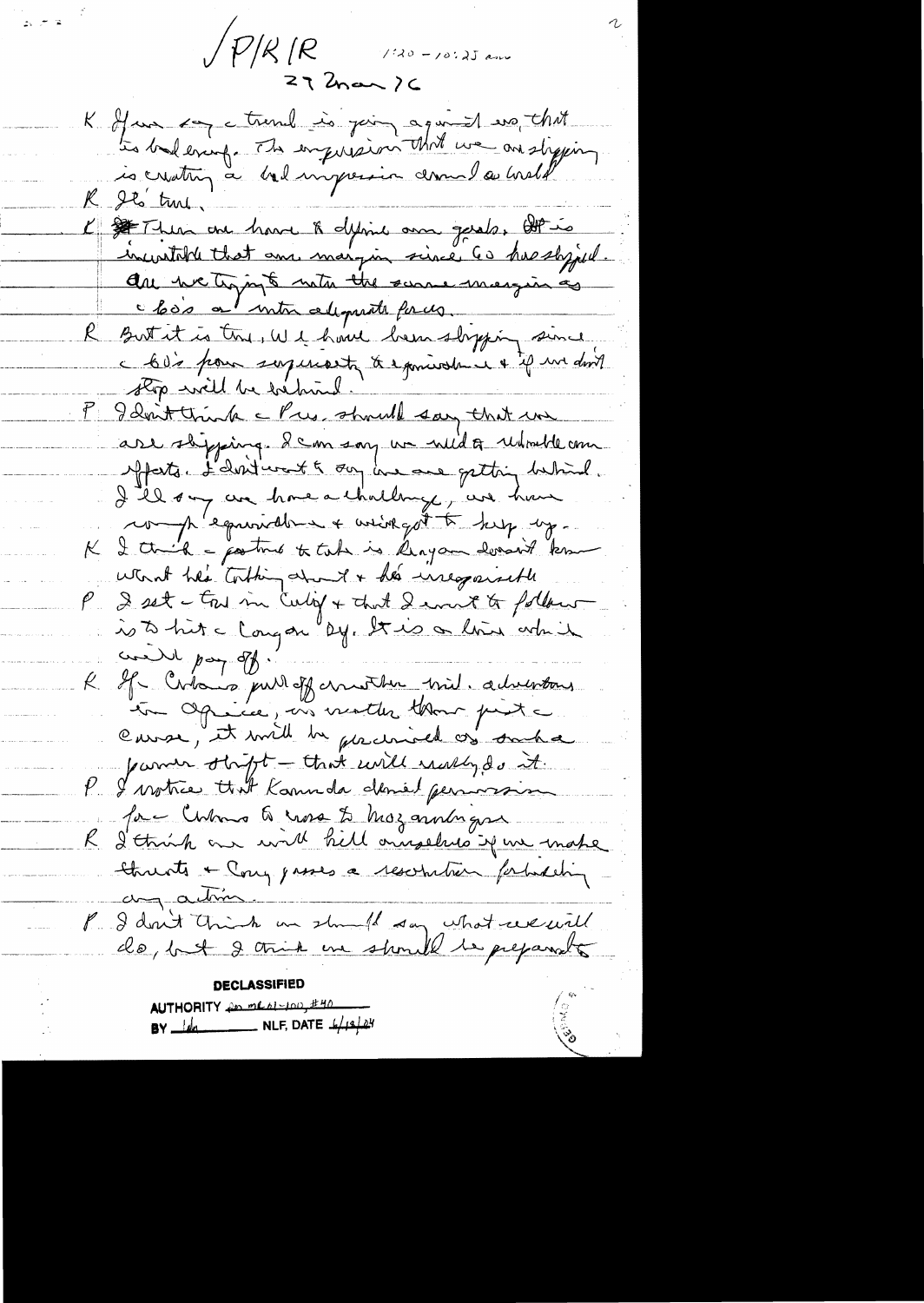Suggest Seguio Pot, but moning og mort instrumente.

take appenantic ation - I don't wort Chote to get a citrachat an unad not take chaster artim-R I tried to forthom your line cycothiday, but Lan Sickey and all these strike of morin coming met of State. K Inthing is coming ont of state (Sonallargument) R But un avant comme Min c S c/ d anything book wait, a time. 5 That wit so. All tryps are him holard set braid et K Here is cet at vs pain en in hedmus (Discritis) (Disnassion of sptins). deranton à doing a fine pôtre There were employed points in his speech, but they were one formelt, not  $\sqrt{2}$ R. May Stadt deant France. Seanne Vince back un planted today to them don't wontain hold. at be work have on a queen to reach to be Lycell. It is wating get but it ruses a unipos point. Thads mile wont a closest coop in case there is a cross. That is unthe-Dindon. But to extent Chong have a fell brush, There is a how writing for close Fr copy of Noto. It puts anyements thrite hands of Gaullests-They estable bumpte + note uniden. A could le on misurtait facturet court à some par l' of dreamgement. I think a Gardlests are in 12m trasble in @x + 2 suspect that meaning

 $\neq$